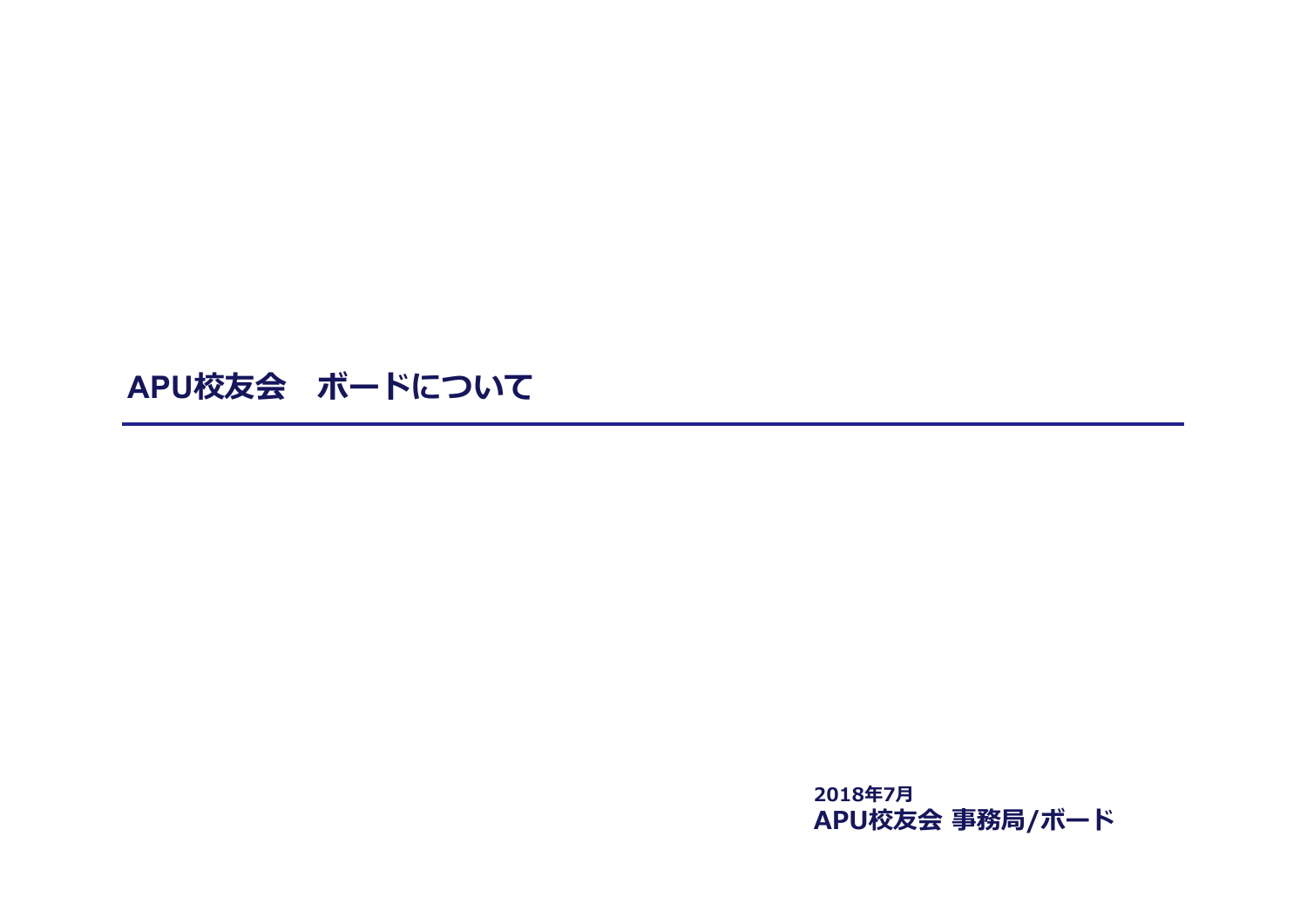

APU校友会は、**Global Family**と**Self-Accomplishment**をビジョンとして掲げる

#### **1. Global Family**

#### **「世界中が自分の居場所(ホーム)と思ってもらえる環境を作りたい」という思い。**

- ①以下の理由からチャプター(アクセスポイント)の数を増やす
	- ・点ではなく、面としてグローバルを捉えてもらう為
	- ・"APU校友会らしさ"を世界各地で感じてもらうため

#### ②実現のために下記を実施する

- ・2020年度末には40チャプターの設立
- ・ボードの支援体制を整え、チャプターの活性化を目指す



#### **2. Self-Accomplishment**

#### **「ビジネスでは実現できない"校友が本当にやりたいこと"が実現できる環境を作りたい」という思い。**

①実現のために以下の定量目標を置く。

- ・年間予算の1割を校友の自己実現のために割く。
- ・自己実現に関わる、申請件数は2017年度末に10件を目指す。
- ・啓蒙を目的に、ボードメンバーが年3件以上のGroup制度・project制度を利用した企画を実施する。



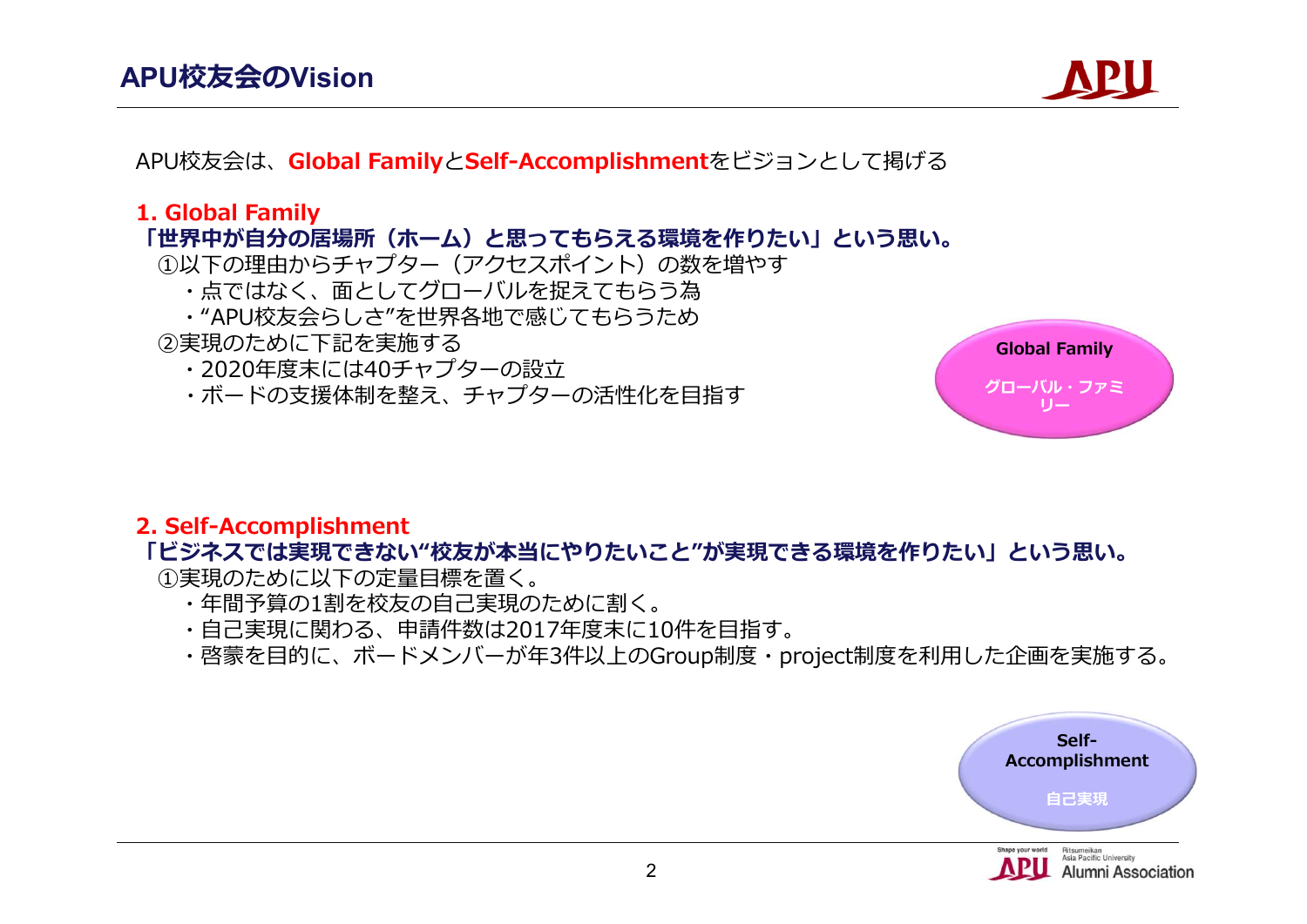

### **校友会には大きく4つの主体があります。**



校友会ボード/ 校友会全体に関わるミッションを担当 校友会事務局/ ボードとともに校友会全体に関わることを担当 *チャプター / チャプターメ*ンバーのサポート<br>一般校友 / 校友会にスタッフとして携わっ / 校友会にスタッフとして携わっていない校友

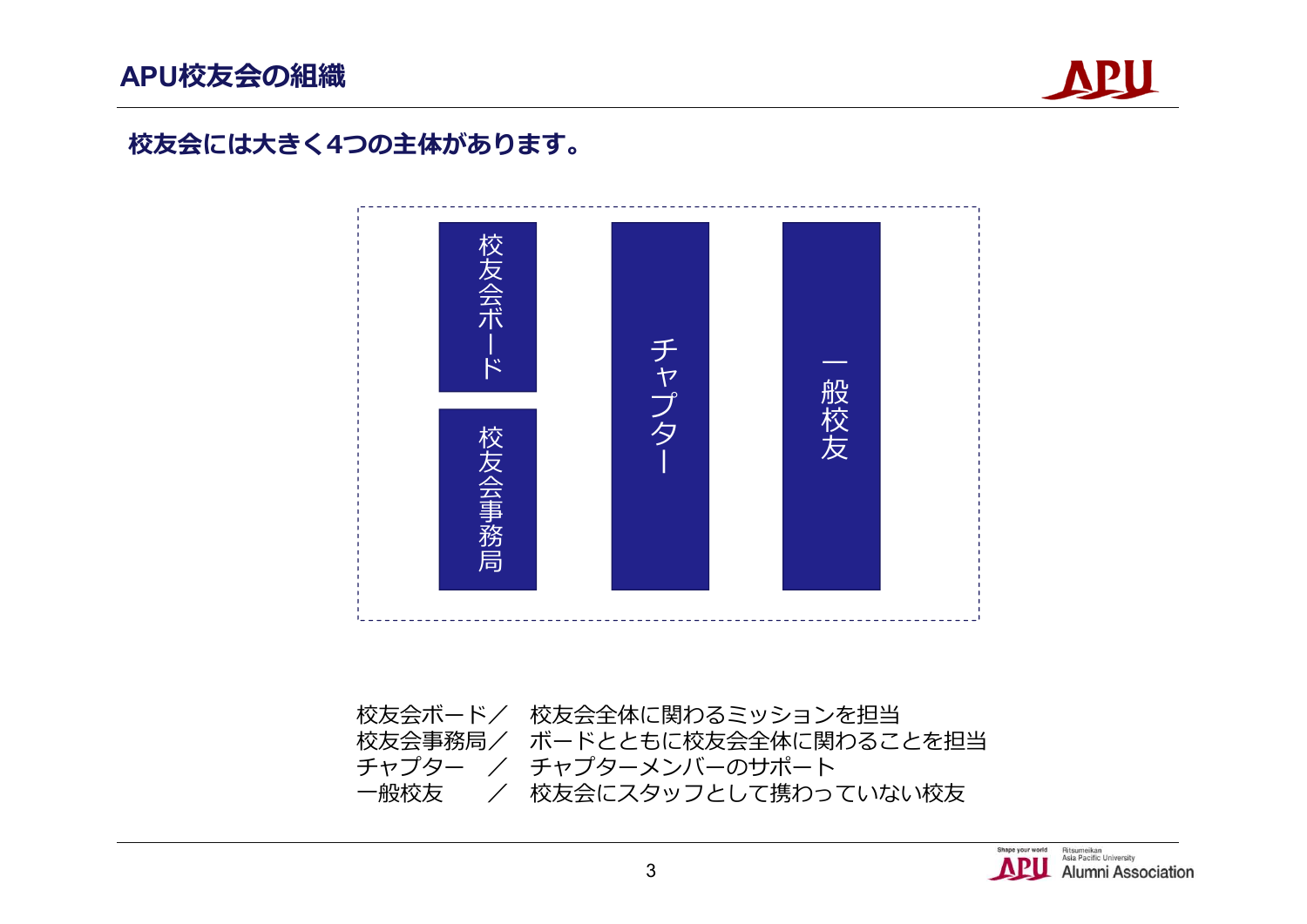## **APU校友会ボード組織**

校友会のビジョンであるGlobal FamilyとSelf-Accomplishmentを実現させるため、3つのチームを設け、運営 を行っている。

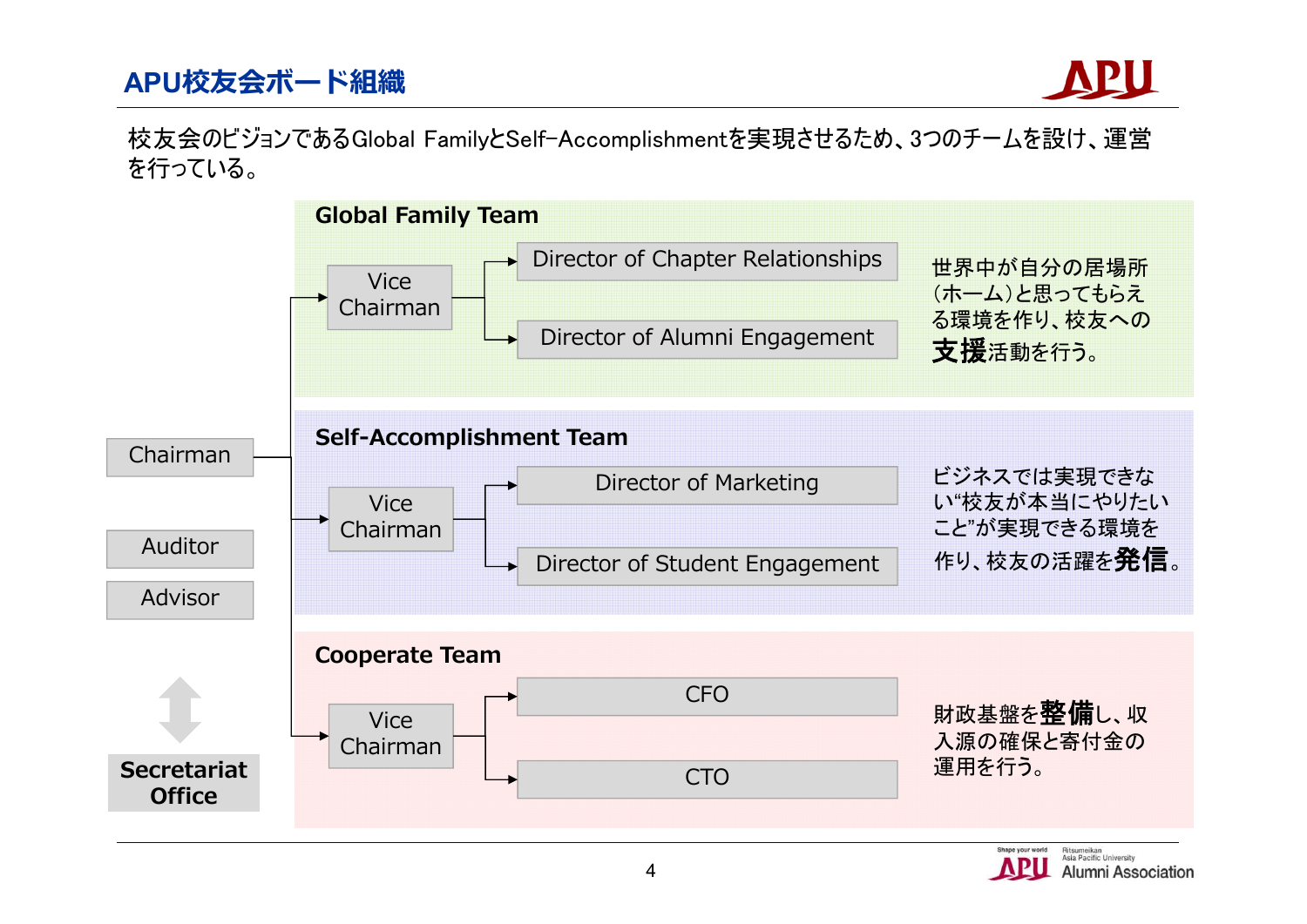

【ミッション】 世界中が自分の居場所(ホーム)と思ってもらえる環境を作り、校友への支援活動を行う。

【ゴール】 チャプター間、校友間のコミュニケーションの活性化

【Activities/Achievements】

- 1) New Chapter establishment support
- In 2017 : Hokkaido, Okinawa, Pakistan, Bangladesh
- In 2018: Australia, Dubai

2) RLM - Held 5 RLMs in FY2017

3) Alumni Engagement - 出口学長講演会

▼Deguchi-san Lecture @ Tokyo (2018/4/20)



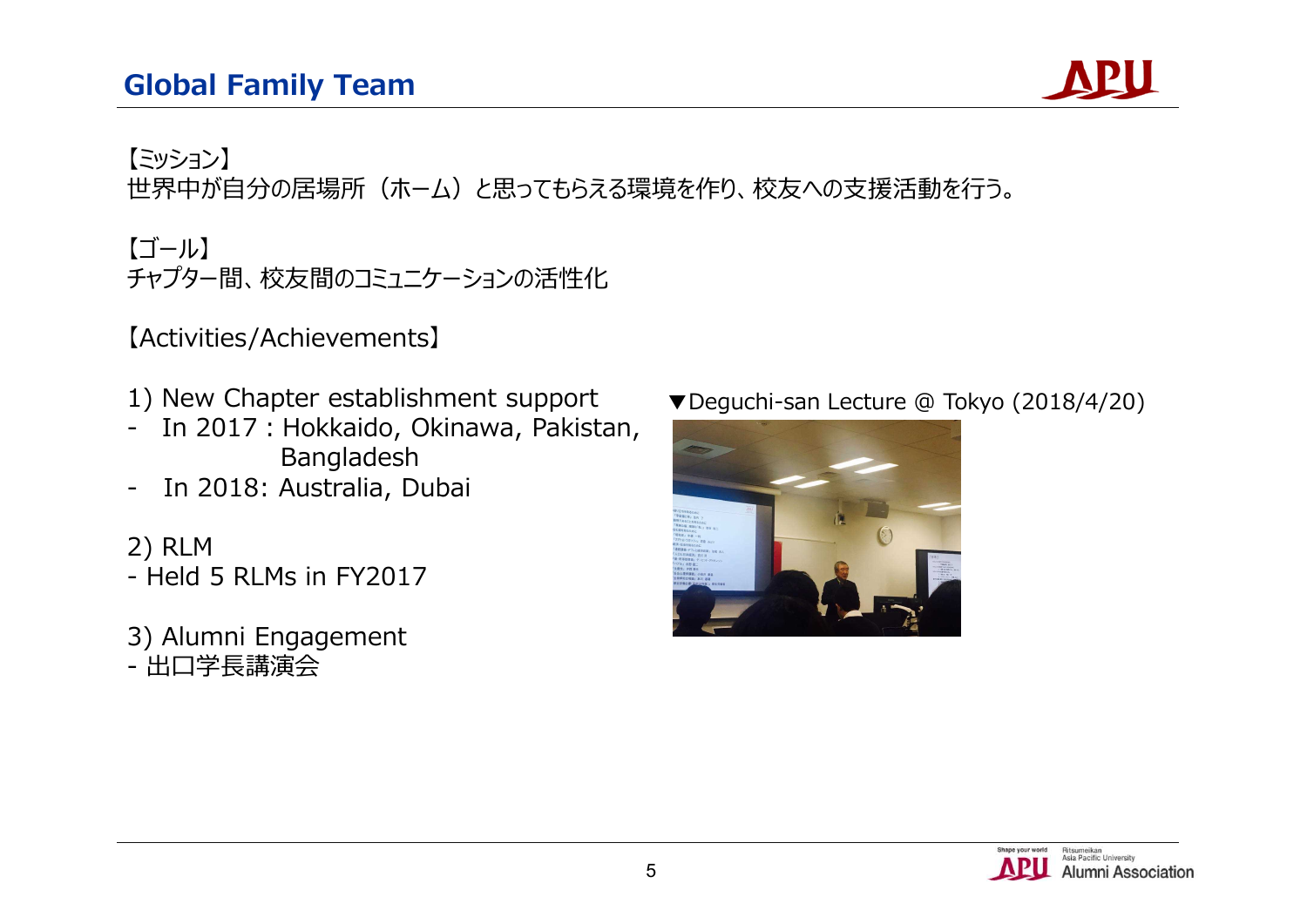

# 【ミッション】

ビジネスでは実現できない"校友が本当にやりたいこと"が実現できる環境を作り、校友の活躍を発信。

【ゴール】 校友及び学生間での校友会の認知度アップ

【Activities/Achievements】

- 1) PR about alumni
- Graduation ceremony
- Create new alumni brochure
- 2) Student Engagement
- APU Alumni Scholarship
- 3) Self-Accomplishment Support
- APU Alumni Social Development Grant
- Group activities



▼APU Alumni Scholarship (2018/3/17)



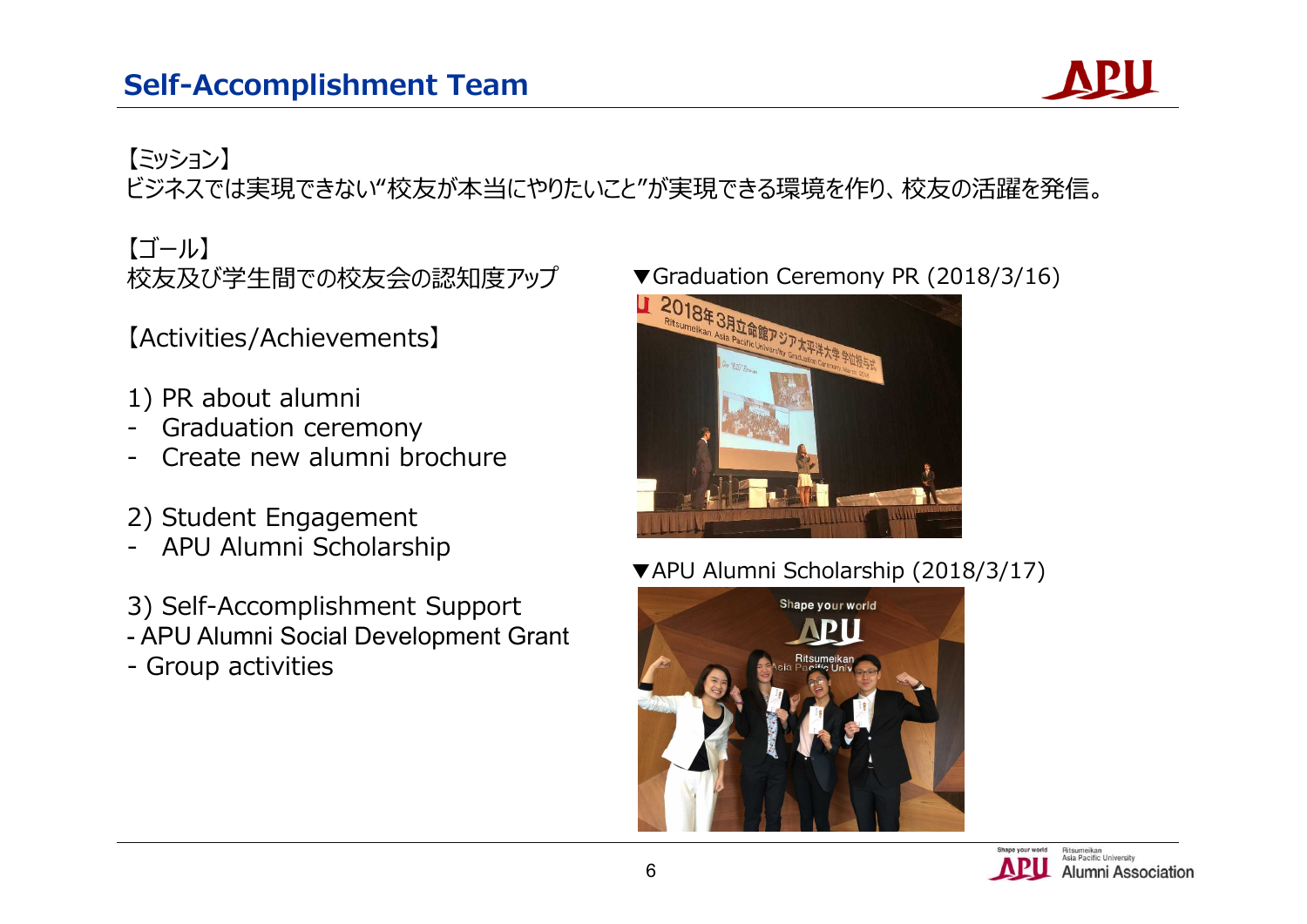# **Cooperate Team**



【ミッション】 財政基盤を整備し、収入源の確保と寄付金の運用を行う。

### 【ゴール】 校友会組織の自給自足および継続発展

【Activities/Achievements】

- Budget plan for FY2017 and FY2018
- 財政再建プロジェクト

### ▼Library Sponsorship



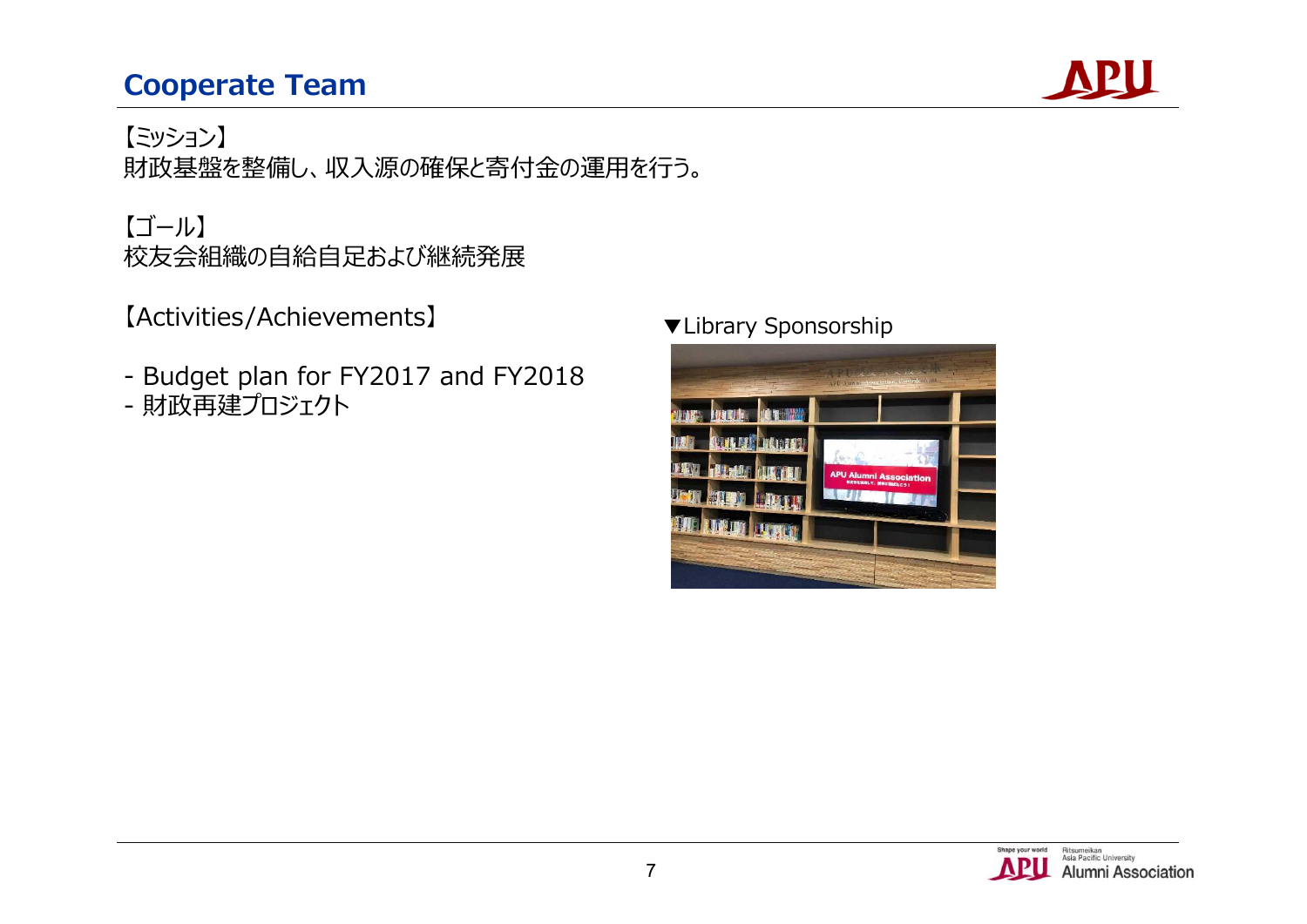

|                            | Purpose                             | Upper limit                                                                                                                                                                                                                    | Applicable<br>alumni                            | Applicable<br>items                                            | <b>Budget</b><br>judgement     |
|----------------------------|-------------------------------------|--------------------------------------------------------------------------------------------------------------------------------------------------------------------------------------------------------------------------------|-------------------------------------------------|----------------------------------------------------------------|--------------------------------|
| <b>Board MTG</b>           | ·Board MTG<br><b>Event Planning</b> | 50,000 JPY/year                                                                                                                                                                                                                | <b>Board</b><br>members                         | $\cdot$ venue(+food)<br>·transportation<br>·baby-sitter costs  | No need                        |
| General<br>Assembly        | ·Yearly report<br><b>·Elections</b> | No upper limit<br><b>※For food/venue</b><br>5,000 JPY/member<br>For $GA+1^{st}$ event<br>*Please consult<br>with us if the cost<br>will be over 5,000<br>JPY per participant.<br>*New graduates<br>has additional<br>1,000 JPY | ALL alumni<br>members<br>who paid<br>alumni fee | $\cdot$ food /venue<br>$\cdot$ APU goods<br>·baby-sitter costs | No need                        |
| $1st$ event                | Gathering                           |                                                                                                                                                                                                                                |                                                 |                                                                | $3 \circ$ out of 6<br>criteria |
| 2 <sup>nd</sup> event<br>. |                                     |                                                                                                                                                                                                                                |                                                 |                                                                | $4 \circ$ out of 6<br>criteria |